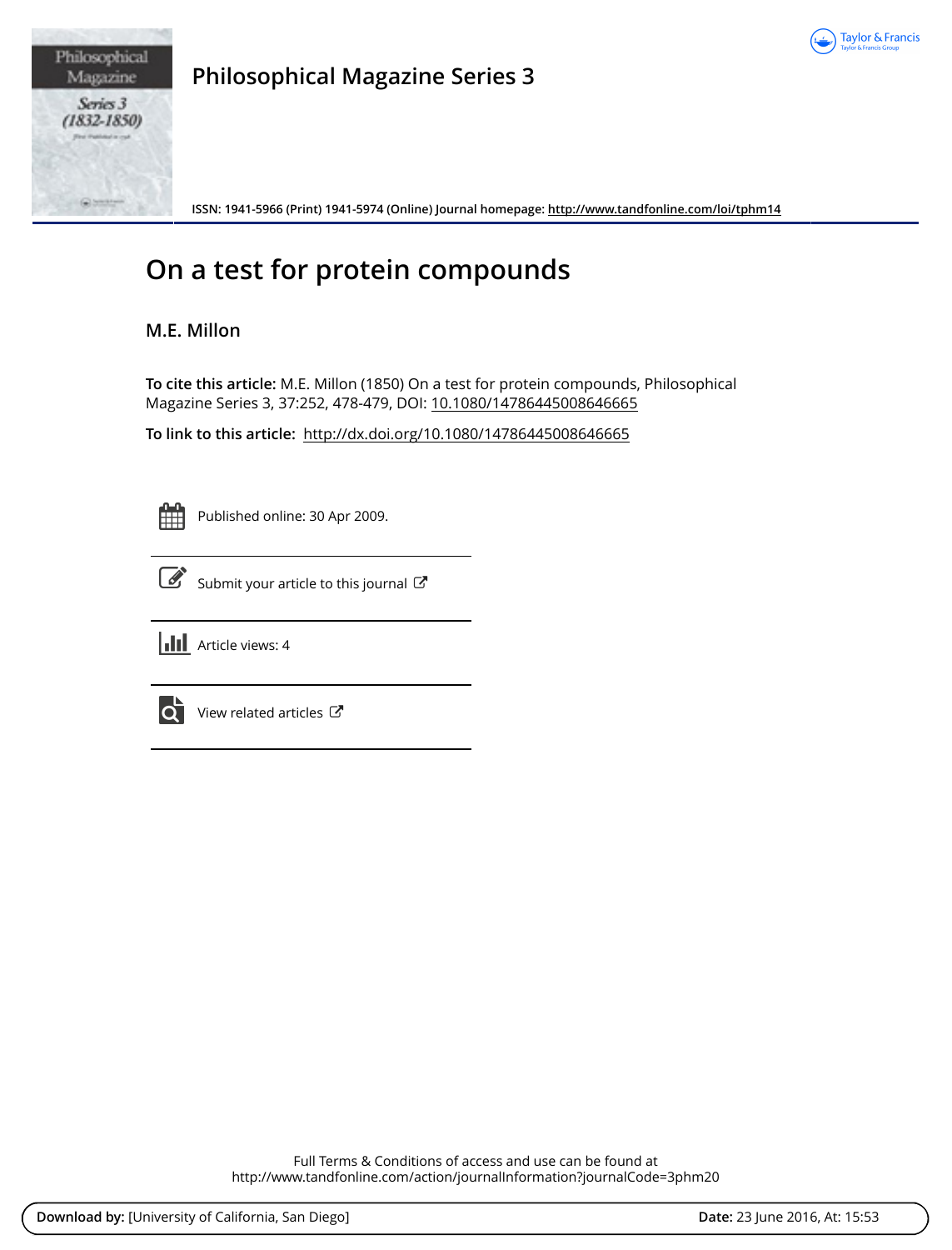2. Coagulated white of egg, treated with dilute sulphuric acid, disengages a gas which sensibly discolours lead paper.

3. Coagulated white of egg, brought into contact with a solution of acetate of lead, becomes of a light brownish tint.

The yolk of egg, under the circumstances above described, does not act upon the salts of lead.

Thus the discoloration of silver, by the action of eggs which have been heated, is owing to the reaction of the sulphuret, formed by the combination of the sulphur of the albumen on the soda which it contains.-*-Journ, de Chém. et de Pharm.*, Novembre 1850.

**OB/ A TEST FOR PROTEIN COMPOUNDS. BY M. E. MILLON.** 

The very acid solution which is obtained by dissolving mercury in its weight of nitric acid containing  $4\frac{1}{2}$  equivalents of water, is an extremely sensible reagent for all albuminoid substances, and for a considerable number of secondary products which are connected with it.

This nitromercurial solution communicates a red colour of considerable intensity to these several substances, and it is easy thus to ascertain the presence of 1-10,000dth of albumen, and even a smaller quantity.

To give a direct idea of the delicacy of this reagent, and perhaps of the advantage which may be taken of it in studying the organism of vegetables, the author states that cotton, various kinds of starch, and gum-arabic, when put into contact with it, assume a very distinct rose tint. Urines are almost immediately coloured rose-red; Urines are almost immediately coloured rose-red; after the nitromercurial solution has been added to them, and the mixture having been heated, the urea is destroyed.

The albumen of the blood and of vegetables, fibrin, casein, gluten, legumin, silk, wool, feathers, horn, the epidermis, gelatin, chondrin, protein, crystallin, the cornea, &c., are rendered of a more or less intense red colour by this solution.

When protein becomes soluble by the prolonged action of alkaline solutions, or by that of sulphuric acid, the same colour is always produced, but no insoluble matter is obtained ; the solution becomes of a deep red colour, without yielding any precipitate.

Xanthoproteic acid, the chlorites of protein, and the oxides of protein derived from them, separate from the preceding products ; they are not at all coloured red. This reagent exhibits differences which it is very interesting to examine. The author has already ascertained, that, by the action of chlorine upon albumen till the gas ceases to be absorbed, there are formed no less than three substances very distinct from each other.

The nitromercurial solution is prepared by adding to the metal an equal weight of nitric acid, containing  $4\frac{1}{2}$  equivalents of water; reaction takes place rapidly in the cold; when it has become moderate, the solution is to be very gently heated till the metal is completely dissolved ; at this point there are to be added to one volume of the mercurial solution two volumes of water. After some hours the liquid portion is to be decanted from the crystals of nitrate and nitrite of mercury. This solution reacts in the cold on albuminoid